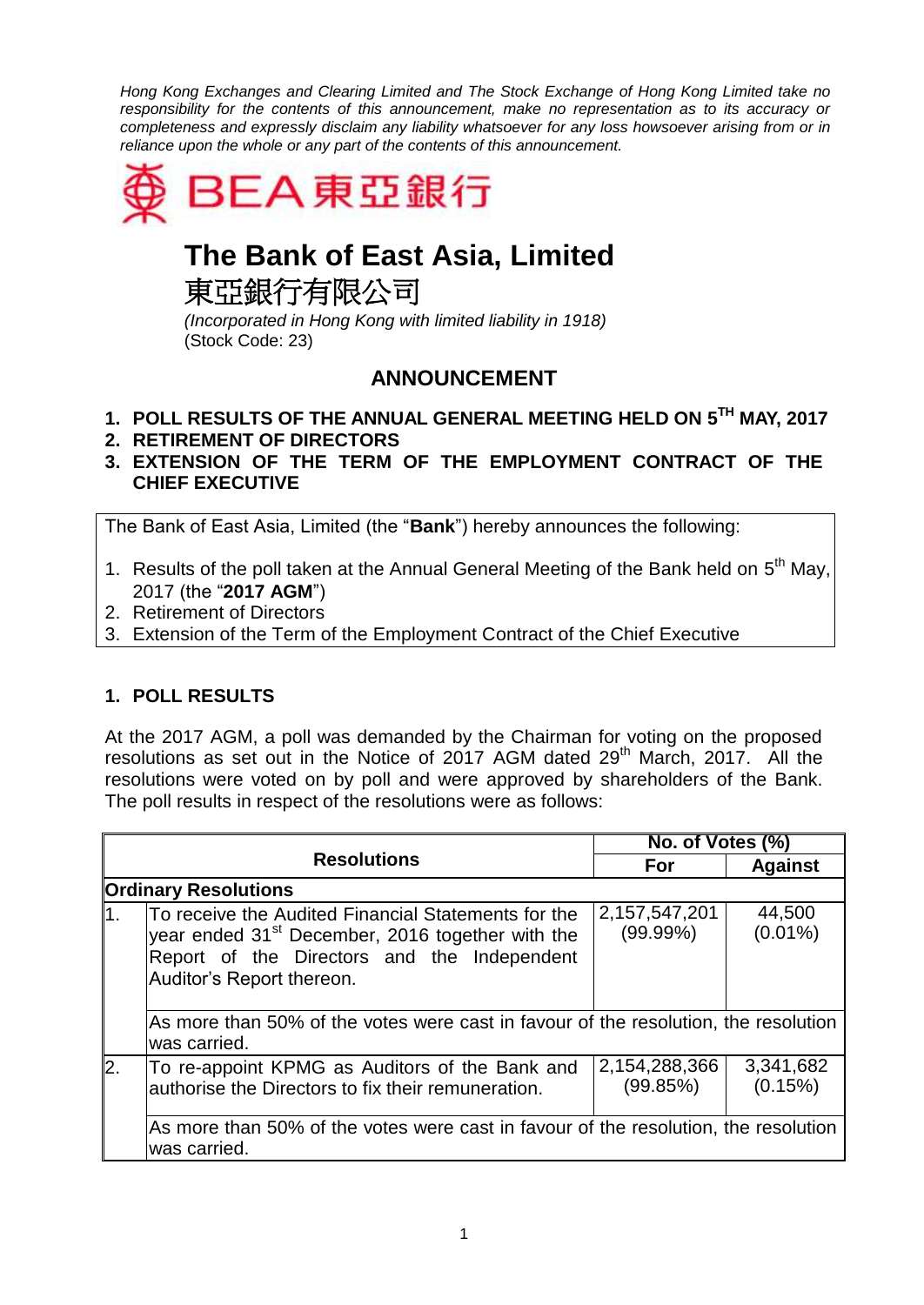|        |                                                                                                             |                              | 605,602,732             |  |
|--------|-------------------------------------------------------------------------------------------------------------|------------------------------|-------------------------|--|
| 3a.    | To re-elect Professor Arthur LI Kwok-cheung as a<br>Director.                                               | 1,676,771,106<br>(73.47%)    | (26.53%)                |  |
|        | As more than 50% of the votes were cast in favour of the resolution, the resolution<br>was carried.         |                              |                         |  |
| $3b$ . | To re-elect Dr. Peter LEE Ka-kit as a Director.                                                             | 1,674,056,397<br>(73.35%)    | 608,326,641<br>(26.65%) |  |
|        | As more than 50% of the votes were cast in favour of the resolution, the resolution<br>was carried.         |                              |                         |  |
| 3c.    | To re-elect Mr. Meocre LI Kwok-wing as a Director.                                                          | 2,087,827,757<br>(91.32%)    | 198,550,281<br>(8.68%)  |  |
|        | As more than 50% of the votes were cast in favour of the resolution, the resolution<br>was carried.         |                              |                         |  |
| 3d.    | To re-elect Dr. the Hon. Henry TANG Ying-yen as a<br>Director.                                              | 2,084,371,356<br>(91.33%)    | 197,986,925<br>(8.67%)  |  |
|        | As more than 50% of the votes were cast in favour of the resolution, the resolution<br>was carried.         |                              |                         |  |
| 3e.    | To re-elect The Hon. CHAN Kin-por as a Director.                                                            | 2,084,412,363<br>(91.33%)    | 197,936,718<br>(8.67%)  |  |
|        | As more than 50% of the votes were cast in favour of the resolution, the resolution<br>was carried.         |                              |                         |  |
| 3f.    | To re-elect Dr. Delman LEE as a Director.                                                                   | 2,084,481,522<br>(91.33%)    | 197,885,436<br>(8.67%)  |  |
|        | As more than 50% of the votes were cast in favour of the resolution, the resolution<br>was carried.         |                              |                         |  |
| Ι4.    | To grant a general mandate to the Directors to allot,<br>issue and deal with additional shares of the Bank. | 1,573,351,817<br>$(68.94\%)$ | 708,768,642<br>(31.06%) |  |
|        | As more than 50% of the votes were cast in favour of the resolution, the resolution<br>was carried.         |                              |                         |  |
| 5.     | To grant a general mandate to the Directors to buy<br>back the Bank's own shares.                           | 2,084,310,033<br>(91.33%)    | 197,890,248<br>(8.67%)  |  |
|        | As more than 50% of the votes were cast in favour of the resolution, the resolution<br>was carried.         |                              |                         |  |
| 6.     | To extend the general mandate granted to the<br>Directors pursuant to item 4.                               | 1,572,826,521<br>(68.92%)    | 709,411,041<br>(31.08%) |  |
|        | As more than 50% of the votes were cast in favour of the resolution, the resolution<br>was carried.         |                              |                         |  |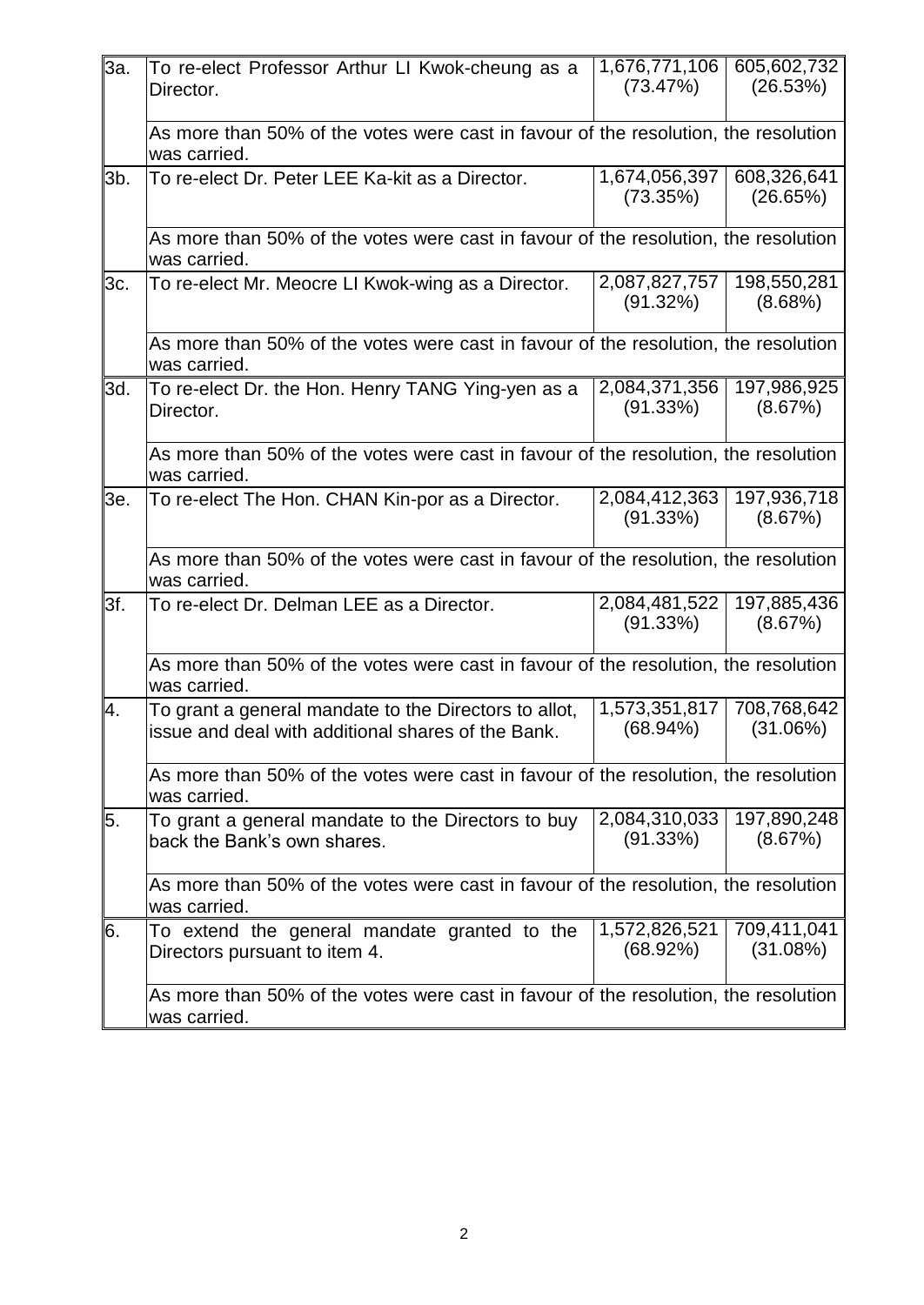- (1) The number of shares entitling the holders to attend and vote on the resolutions at the 2017 AGM: 2,723,434,736 shares
- (2) The number of shares entitling the holders to attend and abstain from voting in favour as set out in Rule 13.40 of the Rules Governing the Listing of Securities on The Stock Exchange of Hong Kong Limited (the "**Listing Rules**"): Nil
- (3) The number of shares of holders that are required under the Listing Rules to abstain from voting: Nil
- (4) No parties have stated their intention in the circular containing the Notice of 2017 AGM to vote against or abstain from voting on the relevant resolutions at the 2017 AGM.
- (5) The poll results were subject to scrutiny by KPMG, Certified Public Accountants, whose work was limited to certain procedures requested by the Bank to agree the poll results summary prepared by the Bank to poll forms collected and provided by the Bank to KPMG. The work performed by KPMG in this respect did not constitute an assurance engagement made in accordance with Hong Kong Standards on Auditing, Hong Kong Standards on Review Engagements or Hong Kong Standards on Assurance Engagements nor did it include provision of any assurance or advice on matters of legal interpretation or entitlement to vote.

### **2. RETIREMENT OF DIRECTORS**

Reference is made to the announcement made by the Bank on  $17<sup>th</sup>$  February, 2017 (the "**Announcement**") regarding the Board Changes. As disclosed in the Announcement, Mr. Richard LI Tzar-kai ("**Mr. Li**") and Mr. KUOK Khoon-ean ("**Mr. Kuok**") had indicated that they would not seek re-election at the 2017 AGM.

#### Mr. Richard LI Tzar-kai

Mr. Li did not seek re-election at the 2017 AGM and has retired as an Independent Non-executive Director of the Bank with effect from the conclusion of the 2017 AGM.

Mr. Li informed the Bank that in order to devote more time to his other businesses, he had decided to step down as an Independent Non-executive Director of the Bank.

Mr. Li has confirmed that he has no disagreement with the Board and that he is not aware of any matter relating to his retirement that needs to be brought to the attention of the shareholders of the Bank.